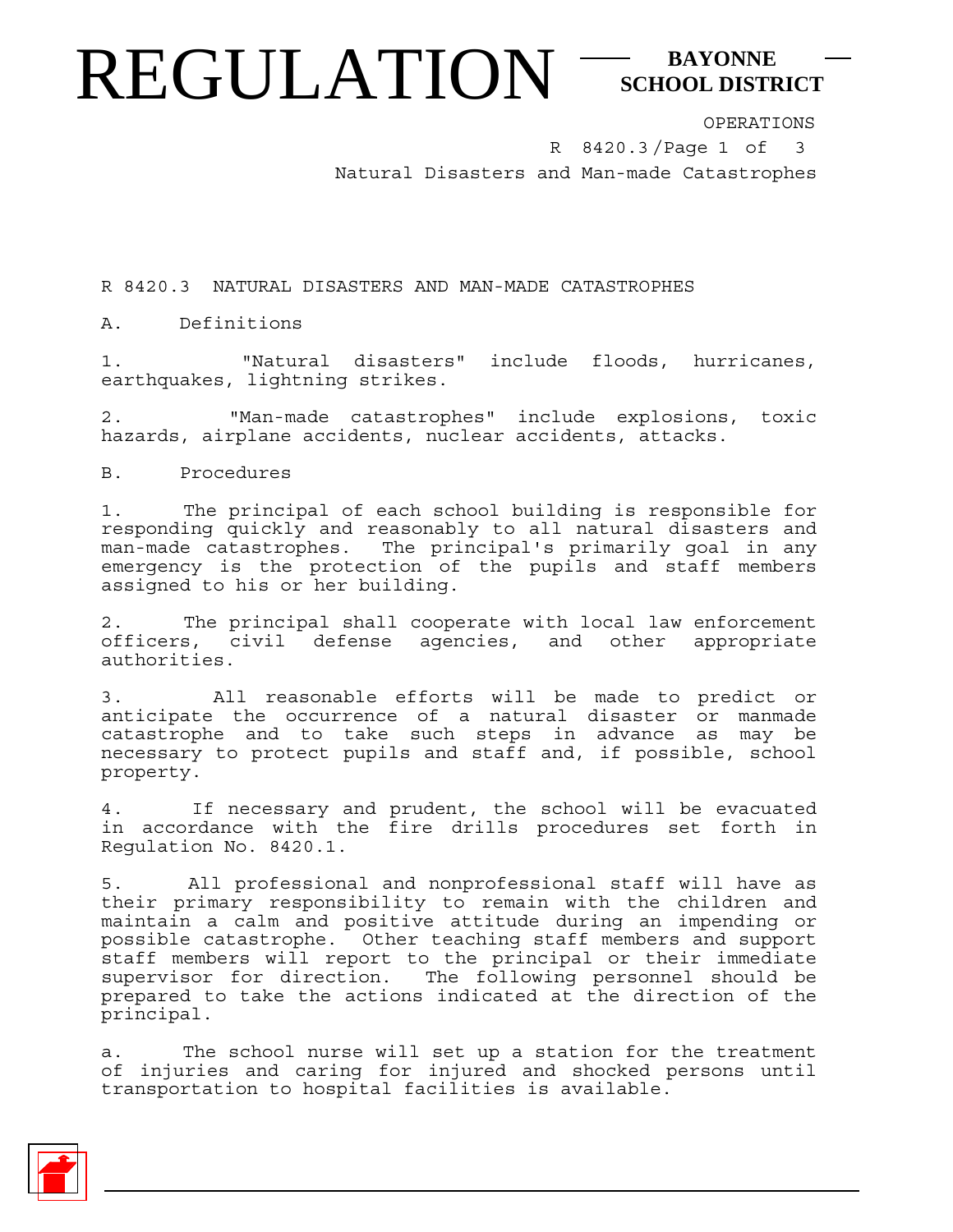## REGULATION<sup>-SCHOOL DISTI</sup> **SCHOOL DISTRICT**

OPERATIONS

R 8420.3/Page 2 of Natural Disasters and Man-made Catastrophes 3

b. The principal with the engineer will survey the damage, if any, done to essential school building services, such as electrical, gas, water, and fuel. He or she will report any such damage to the Superintendent of Buildings and Grounds.

c. The cafeteria manager will assess food and water inventories and establish procedures for supplying such food and water as may be required by persons in the school or the school shelter.

6. If the school cannot or should not be re-entered, parents will be notified and pupils will be sent home as follows:

a. Pupils who ordinarily walk to school will be excused.

b. Pupils who ride school buses will be excused as soon as bus transportation is available.

7. Pupils who cannot be sent home safely shall be sheltered in a safe place in the school or in the place designated for out-of-school shelter in the school evacuation plan. A teaching staff member will be assigned to supervise any such pupils until they can be transferred to the parent or responsible adult designated by the parent.

8. Parents or legal guardians will be informed of the school's response to the disaster or catastrophe by implementation of the parent call chain established pursuant to Regulation No. 8420. Reasonable efforts will be made to inform parents or legal guardians promptly of the nature of the emergency and to assure them of their children's safety.

9. The principal, other administrators, and all school staff members will strive to discharge their responsibilities calmly, intelligently, and prudently.

10. The principal will make a written report to the Superintendent on the nature of the emergency, the actions taken in response to the emergency, and the outcome of those actions. The report will detail, as necessary, the actions of specific staff members and make such recommendations for commendation or discipline as may be appropriate.